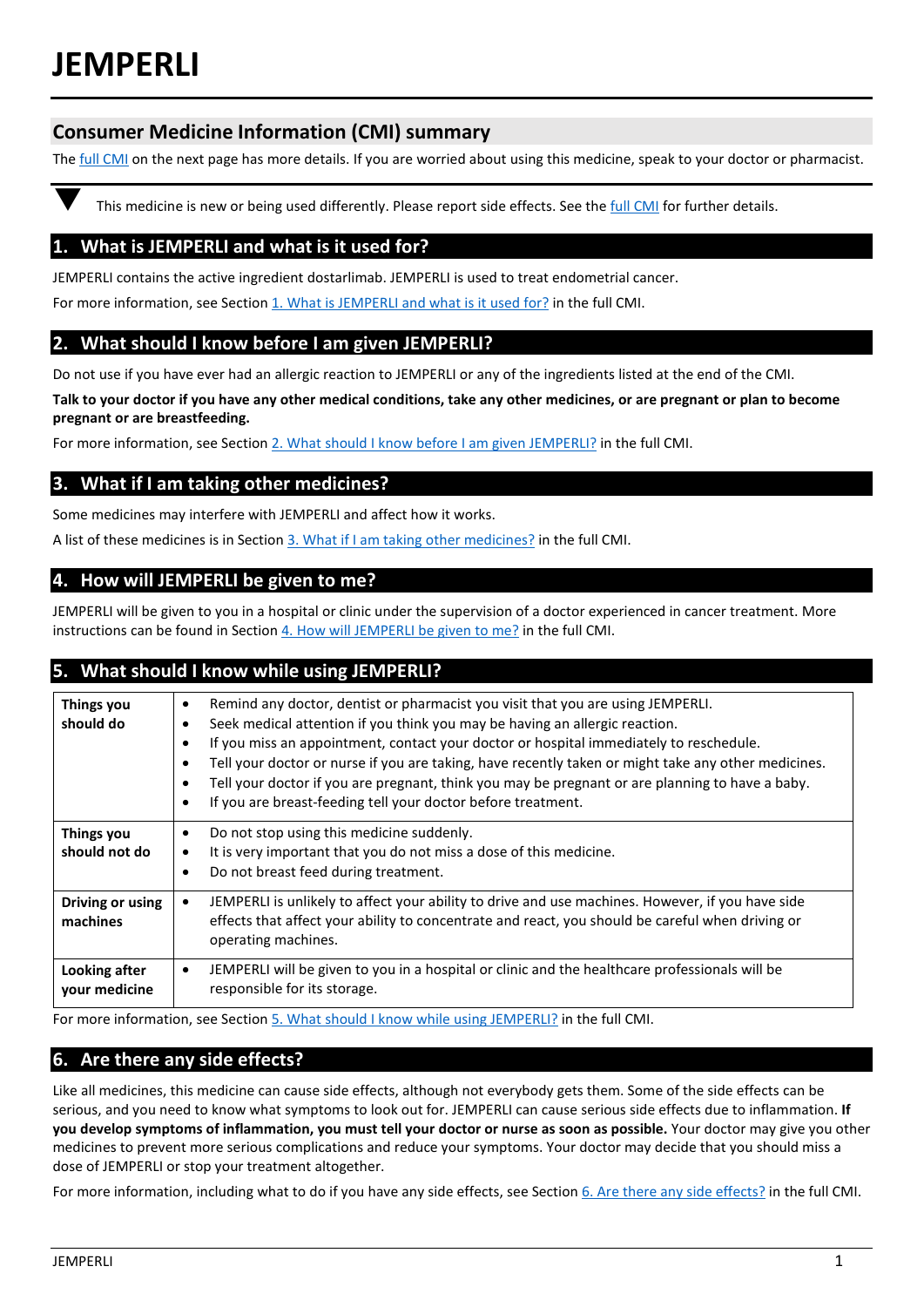

 This medicine is subject to additional monitoring. This will allow quick identification of new safety information. You can help by reporting any side effects you may get. You can report side effects to your doctor, or directly at [www.tga.gov.au/reporting-problems.](http://www.tga.gov.au/reporting-problems)

# <span id="page-1-0"></span>**JEMPERLI**

#### **Active ingredient: Dostarlimab**

**JEMPERLI has provisional approval in Australia to treat a kind of cancer called endometrial cancer (cancer of the lining of the womb). The decision to approve this medicine has been made on the basis of promising results from preliminary studies. More evidence is required to be submitted when available to fully confirm the benefit and safety of the medicine for this use.**

# **Consumer Medicine Information (CMI)**

This leaflet provides important information about using JEMPERLI. **You should also speak to your doctor or pharmacist if you would like further information or if you have any concerns or questions about using JEMPERLI.**

#### **Where to find information in this leaflet:**

- 1. What is JEMPERLI [and what is it used for?](#page-1-3)
- 2. [What should I know before I am given](#page-1-1) JEMPERLI?
- 3. [What if I am taking other medicines?](#page-1-2)
- 4. How will JEMPERLI [be given to me?](#page-2-0)
- 5. [What should I know while using JEMPERLI?](#page-2-1)
- 6. [Are there any side effects?](#page-2-2)
- 7. [Product details](#page-4-0)

# <span id="page-1-3"></span>**1. What is JEMPERLI and what is it used for?**

**JEMPERLI contains the active ingredient dostarlimab.** Dostarlimab is a monoclonal antibody, a type of protein designed to recognise and attach to a specific target substance in the body. JEMPERLI works by helping your immune system fight your cancer.

# <span id="page-1-1"></span>**2. What should I know before I am given JEMPERLI?**

#### **Warnings**

## **Do not use JEMPERLI if:**

- you are allergic to dostarlimab, or any of the ingredients listed at the end of this leaflet
- always check the ingredients to make sure you can use this medicine

## **Check with your doctor if you:**

- have any other medical conditions
- have immune system problems
- have lung or breathing problems
- have liver or kidney problems
- have any other medical problems
- have serious rash
- take any medicines for any other condition

During treatment, you may be at risk of developing certain side effects. It is important you understand these risks and

how to monitor for them. See additional information under Section [6. Are there any side effects?](#page-2-2)

## **Pregnancy and breastfeeding**

Check with your doctor if you are pregnant or intend to become pregnant.

You must not be treated with JEMPERLI if you are pregnant unless your doctor specifically recommends it.

JEMPERLI can cause harmful effects or death to your unborn baby.

If you are a woman who could become pregnant, you must use effective contraception while you are being treated with JEMPERLI and for at least 4 months after your last dose.

Talk to your doctor if you are breastfeeding or intend to breastfeed.

You must not breastfeed during your treatment and for at least 4 months after your last dose. It is not known if JEMPERLI passes into your breast milk.

## **Patient Card**

Important information on serious side effects from this Leaflet can be found in the Patient Card you have been given by your doctor. It is important that you keep this Patient Card on you and show it to your doctor, partner or caregivers.

## <span id="page-1-2"></span>**3. What if I am taking other medicines?**

Tell your doctor or pharmacist if you are taking any other medicines, including any medicines, vitamins or supplements that you buy without a prescription from your pharmacy, supermarket or health food shop.

#### **Some medicines may interfere with JEMPERLI and affect how it works.**

Once you are treated with JEMPERLI, your doctor may give you corticosteroids to reduce any side effects that you may have.

**Check with your doctor or pharmacist if you are not sure about what medicines, vitamins or supplements you are taking and if these affect JEMPERLI.**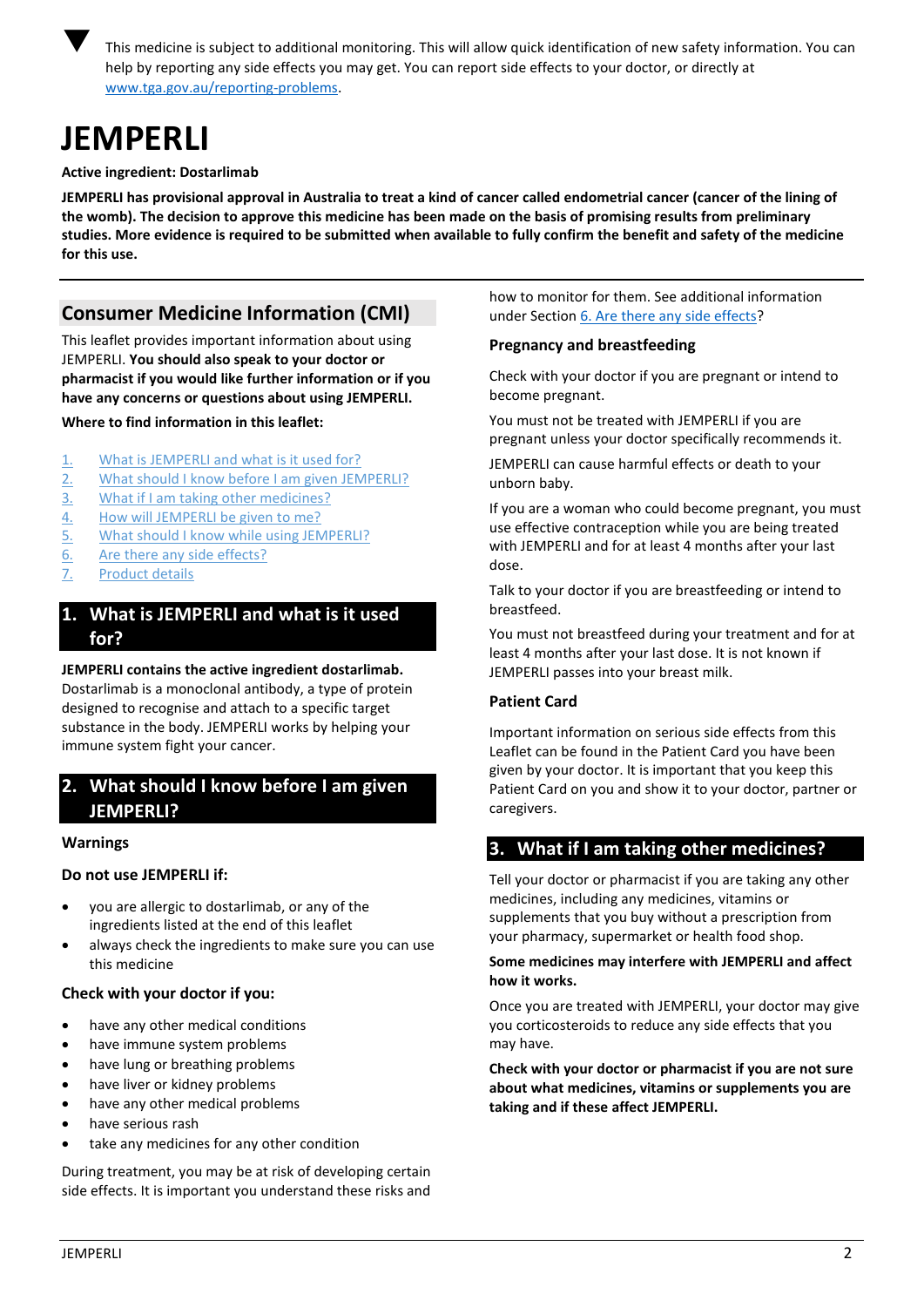## <span id="page-2-0"></span>**4. How will JEMPERLI be given to me?**

#### **How much will be given**

- JEMPERLI will be given to you in a hospital or clinic under the supervision of a doctor experienced in cancer treatment.
- The recommended dose of JEMPERLI is 500 mg every 3 weeks for 4 doses, followed by 1000 mg every 6 weeks for all cycles thereafter.

#### **When JEMPERLI will be given**

- Your doctor will give you JEMPERLI as a drip into a vein (intravenous infusion) for about 30 minutes.
- Your doctor will decide how many treatments you need.

#### **If you miss a dose of JEMPERLI**

JEMPERLI should be used regularly at the same time as scheduled by your doctor. **It is very important that you do not miss a dose of this medicine.**

If you miss your dose at the usual time, contact your doctor or hospital immediately to reschedule your appointment.

## <span id="page-2-1"></span>**5. What should I know while using JEMPERLI?**

#### **Things you should do**

- Remind any doctor, dentist or pharmacist you visit that you are using JEMPERLI.
- If you miss an appointment, contact your doctor or hospital immediately to reschedule.
- Tell your doctor or nurse if you are taking, have recently taken or might take any other medicines.
- Tell your doctor if you are pregnant, think you may be pregnant or are planning to have a baby.

## **Call your doctor straight away if you:**

- think you may be having an allergic reaction
- notice any symptoms listed in section 6

## **Things you should not do**

- Do not stop using this medicine suddenly.
- It is very important that you do not miss a dose of this medicine.
- Do not breastfeed during treatment.

#### **Driving or using machines**

#### **Be careful before you drive or use any machines or tools until you know how JEMPERLI affects you.**

JEMPERLI is unlikely to affect your ability to drive and use machines. However, if you have side effects that affect your ability to concentrate and react, you should be careful when driving or operating machines.

## **Looking after your medicine**

JEMPERLI will be given to you in a hospital or clinic and the healthcare professionals will be responsible for its storage. The medicine will be stored in the original container in a refrigerator at 2°C to 8°C.

#### **Getting rid of any unwanted medicine**

Your healthcare professional will be responsible for discarding JEMPERLI.

#### **When to discard your medicine (as relevant)**

JEMPERLI is for single use in one patient only. Any residue will be discarded by your healthcare professional.

## <span id="page-2-2"></span>**6. Are there any side effects?**

All medicines can have side effects. If you do experience any side effects, most of them are minor and temporary. However, some side effects may need medical attention.

See the information below and, if you need to, ask your doctor or pharmacist if you have any further questions about side effects.

## **Serious side effects**

JEMPERLI can cause serious side effects particularly due to inflammation. The symptoms of inflammation are listed below. If you develop symptoms of inflammation, **you must tell your doctor or nurse as soon as possible**. Your doctor may give you other medicines to prevent more serious complications and reduce your symptoms. Your doctor may decide that you should miss a dose of JEMPERLI or stop your treatment altogether.

| Serious side effects                                                                                                                                                                                                                                                                                                                                 | What to do                                                                                                                                                                                |
|------------------------------------------------------------------------------------------------------------------------------------------------------------------------------------------------------------------------------------------------------------------------------------------------------------------------------------------------------|-------------------------------------------------------------------------------------------------------------------------------------------------------------------------------------------|
| Inflammation of the lungs:<br>shortness of breath<br>chest pain<br>new or worse cough<br>(pneumonitis)<br>Inflammation of the intestines:<br>diarrhoea, or more bowel<br>movements than usual<br>black, tarry, sticky stools; blood<br>or mucus in stools<br>severe stomach pain or<br>tenderness<br>feeling sick (nausea), being sick<br>(vomiting) | Call your doctor<br>straight away,<br>or go straight<br>to the<br><b>Emergency</b><br>Department at<br>your nearest<br>hospital if you<br>notice any of<br>these serious<br>side effects. |
| <b>Inflammation of the Liver:</b>                                                                                                                                                                                                                                                                                                                    |                                                                                                                                                                                           |
| feeling sick (nausea), being sick<br>(vomiting)<br>loss of appetite<br>pain on the right side of the<br>abdomen (stomach)<br>yellowing of the skin or the                                                                                                                                                                                            |                                                                                                                                                                                           |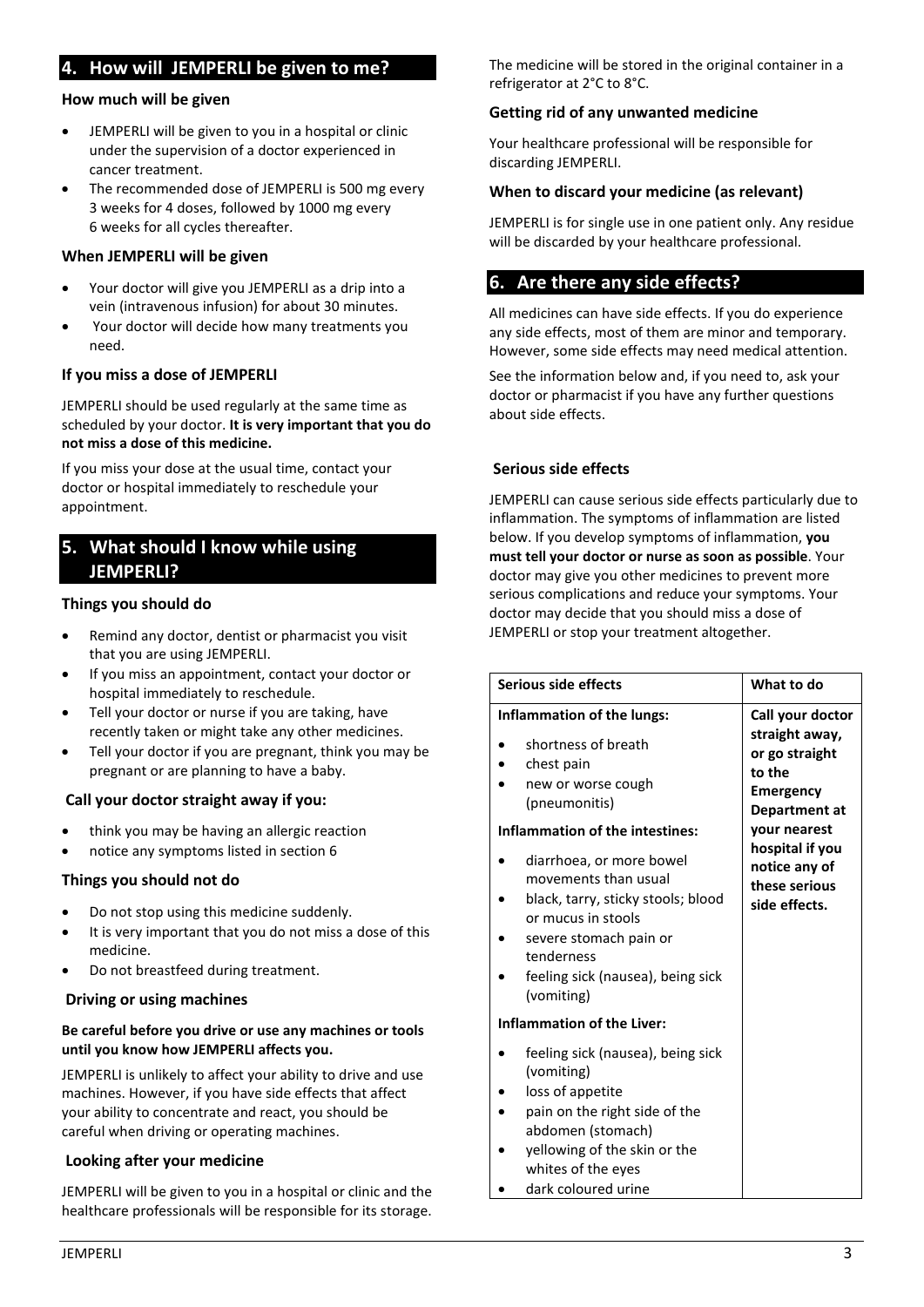| bleeding or bruising more easily<br>than normal |  |
|-------------------------------------------------|--|
| <b>Inflammation of the hormone</b>              |  |
|                                                 |  |
| glands:                                         |  |
| rapid heartbeat                                 |  |
| weight loss or weight gain                      |  |
| increased sweating                              |  |
| hair loss                                       |  |
| feeling cold                                    |  |
| constipation                                    |  |
| abdominal pain                                  |  |
| deeper voice                                    |  |
| muscle aches                                    |  |
| dizziness or fainting                           |  |
| headache that will not go away                  |  |
| or unusual headache                             |  |
|                                                 |  |
| Inflammation of the kidneys:                    |  |
| changes in amount or colour of                  |  |
| urine                                           |  |
| swelling of the ankles                          |  |
| loss of appetite                                |  |
| blood in the urine                              |  |
| Inflammation of the skin:                       |  |
|                                                 |  |
| rash, itching, peeling or skin                  |  |
| sores                                           |  |
| ulcers in the mouth, nose, throat               |  |
| or genital area                                 |  |
| Inflammation of the heart muscle                |  |
| (myocarditis):                                  |  |
|                                                 |  |
| trouble breathing                               |  |
| dizziness or fainting                           |  |
| fever                                           |  |
| chest pain and chest tightness                  |  |
| flu like symptoms.                              |  |
| <b>Inflammation of Brain and nervous</b>        |  |
| system (myasthenic                              |  |
| syndrome/myasthenia gravis,                     |  |
| Guillain-Barré syndrome,                        |  |
| encephalitis):                                  |  |
| neck stiffness                                  |  |
| headache                                        |  |
| fever, chills                                   |  |
|                                                 |  |
| vomiting                                        |  |
| eye sensitivity to light                        |  |
| weakness of eye muscles,                        |  |
| drooping eyelids                                |  |
| dry eyes and blurred vision                     |  |
| difficulty swallowing, dry mouth                |  |
| impaired speech                                 |  |
| confusion and sleepiness                        |  |
| dizziness                                       |  |
| pricking or pins and needles                    |  |
| sensations in the hands and feet                |  |

|                                                | difficulty walking or lifting<br>objects                                                                                                                                                                                        |  |
|------------------------------------------------|---------------------------------------------------------------------------------------------------------------------------------------------------------------------------------------------------------------------------------|--|
|                                                | abnormal heartbeat/rate or<br>blood pressure                                                                                                                                                                                    |  |
| Inflammation of the Spinal cord<br>(myelitis): |                                                                                                                                                                                                                                 |  |
|                                                | pain                                                                                                                                                                                                                            |  |
|                                                | numbness<br>tingling, or weakness in the arms                                                                                                                                                                                   |  |
|                                                | or legs<br>bladder or bowel problems<br>including needing to urinate<br>more frequently, urinary<br>incontinence, difficulty urinating<br>and constipation                                                                      |  |
|                                                | Inflammation of the eye:                                                                                                                                                                                                        |  |
|                                                | changes in eyesight                                                                                                                                                                                                             |  |
|                                                | Inflammation of other organs:                                                                                                                                                                                                   |  |
|                                                | severe or persistent muscle or<br>joint pains<br>severe muscle weakness<br>swollen or cold hands or feet<br>feeling tired<br>Infusion-related reactions                                                                         |  |
|                                                | Anaemia                                                                                                                                                                                                                         |  |
|                                                | shortness of breath<br>feeling tired                                                                                                                                                                                            |  |
|                                                | Some people may have allergic-like<br>reactions when they receive an<br>infusion. These usually develop<br>within minutes or hours but may<br>develop up to 24 hours after<br>treatment.                                        |  |
|                                                | <b>Symptoms include:</b>                                                                                                                                                                                                        |  |
|                                                | shortness of breath or wheezing<br>itching or rash<br>flushing                                                                                                                                                                  |  |
|                                                | dizziness<br>chills or shaking                                                                                                                                                                                                  |  |
|                                                | fever                                                                                                                                                                                                                           |  |
|                                                | drop in blood pressure (feeling<br>like passing out).                                                                                                                                                                           |  |
|                                                | Solid organ transplant rejection and<br>other complications, including graft-<br>versus-host-disease (GVHD), in<br>people who have received a bone<br>marrow (stem cell) transplant that<br>uses donor stem cells (allogeneic). |  |
|                                                | These complications can be<br>serious and can lead to death.                                                                                                                                                                    |  |

These complications may happen if you underwent transplantation either before or after being treated with

• aching muscles